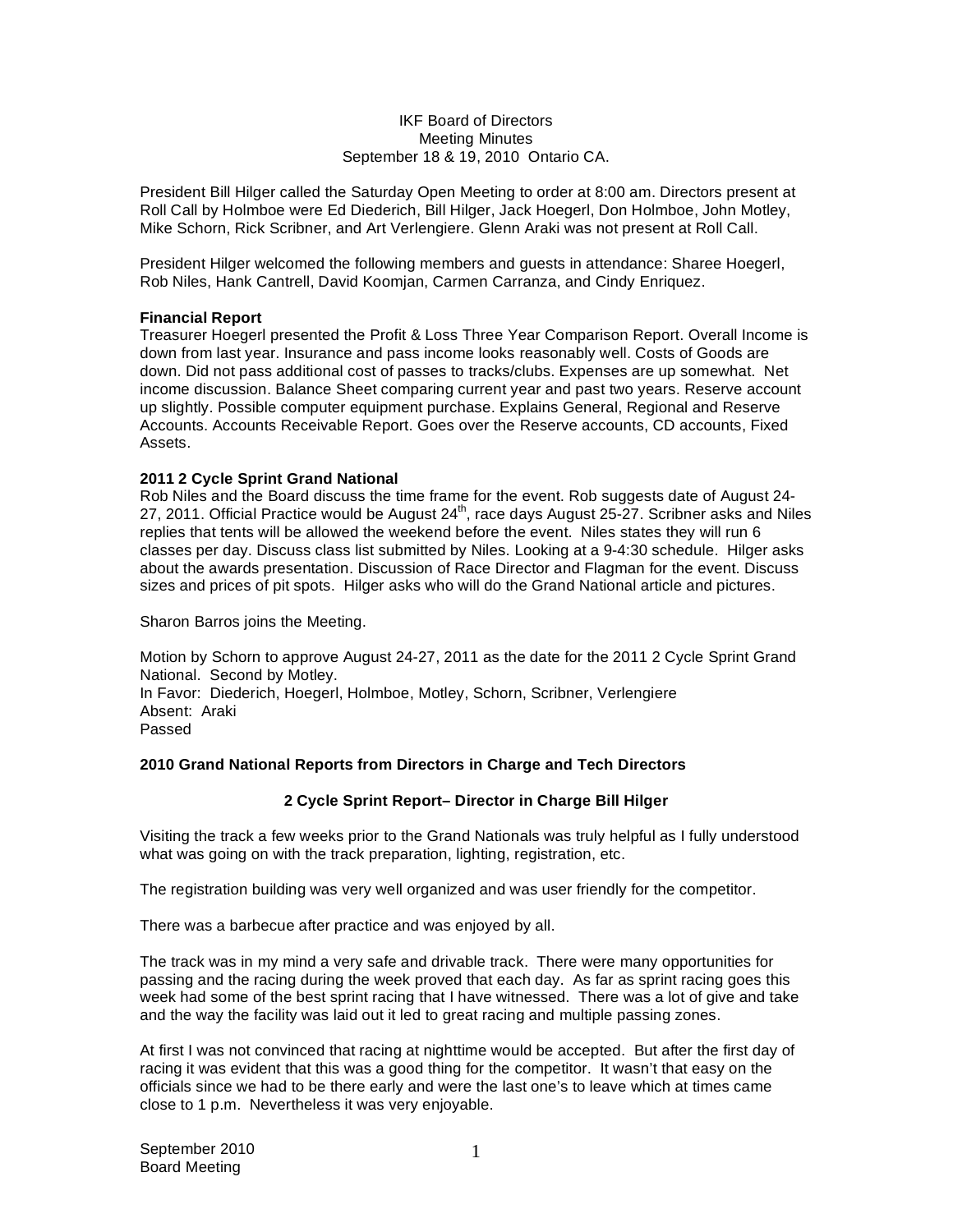The track lighting was very good and did not see any trouble spots during racing.

The track had two pickups that were used as kart retrieval vehicles and although at times it seemed slow this worked very well.

I personally brought a new 90 second digital clock for the grid and this worked very well. Everyone knew it was there and watched it as some karts came close to the end of 90 seconds before hitting the track.

I believe we had ample officials at the track and from my point of view everyone knew what to do. Extra officials were put in corners where we thought the most trouble may occur.

An air conditioned trailer was brought in for technical use and in the trailer there were two areas. In the back of the trailer was a small office that I used to lay out all my race information, computer, etc which was truly helpful all week. For me this was a bonus to have an area. Being air conditioned helped at times as well.

Having the awards ceremony the next day followed by the drivers meeting in my mind should be done every year. We had tremendous attendance at the awards ceremony and everyone including parents stayed for the drivers meeting.

The award ceremony on the final night was well attended as many stayed to see who won the IKF Lake Speed Award of Excellence. I invited all the former winners up to be part of the ceremony and hand the trophy to the new winner Jake Craig. Each former recipient gave a speech on how important karting and this award was. There speeches were some of the best I have heard from competitors in a long, long time. It really put a gold star on the event.

Scoring was not a problem as Sharon Barros handled this area and had no problems throughout the week.

The restrooms on the site were good but it would have been nice to have a few port a potties in other areas as sometimes it was good walk to get there.

Tim Holden and Mike Manning went out of there way to make sure everything was taken care of. Tim would ask us each day if there was anything we needed and if we did he took care of it. I can not say enough about how well IKF was treated at the facility. It was exceptional. It was truly and enjoyable week.

Special thanks to all the staff that worked hard to make this event a success.

Thanks to Bridgestone for donating tires to be given away at the awards ceremony. Also thanks to all the sponsors of the event. The hats and tee shirts were well received and sought after. Special thanks to the sponsors who donated for the shirt.

I would definitely be in favor of this facility holding another Grand and for me it was a pleasure to be part of this event.

## **2 Cycle Sprint Report – Tech Director John Motley**

First I would like to compliment Tim Holden and Mike Manning (TIMI Promotions) for running a fine Nationals. While entries were down a bit it was still a very well run, successful event. The tech area (trailer) was well appointed and adequate for the job.

In recent experience this event was more of a challenge in the actual inspection process because of the number of DQ's and issues that required research and consideration.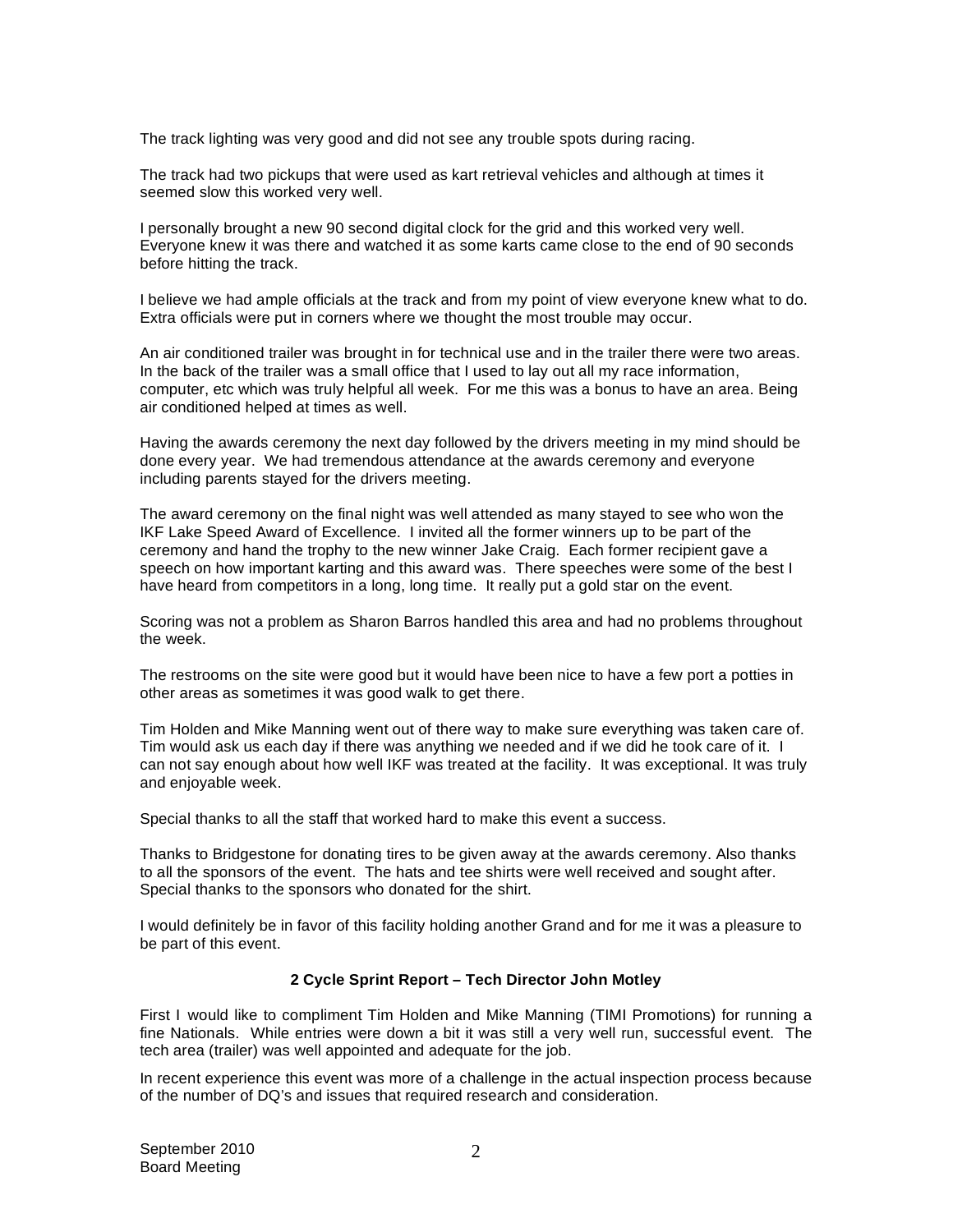A couple of issues regarding Local Option class rules continued to point out the need for easily referenced current class rules.

Both Gene Severino and Carolyn Adams did extemporary jobs; however I'd strongly recommend that future Sprint Grand Nationals have three fully qualified technical inspectors as well as an additional person to organize the finishers and do basic tech. It is simply too much work for two inspectors and a helper.

## **Road Race Report – Director in Charge Rick Scribner**

The Road Race Grand Nationals was held at Buttonwillow Raceway Park, located in central California just 1/2 mile off of Interstate 5. It was an ideal location just 126 miles north of downtown Los Angles and 60 miles east of the renowned Paso Robles "Wine Country". Warm and sunny weather, typical for central California, was on hand for the event. This event was hosted by Northern California Karters (NCK) headed by Mark Morrison, the club President. The Race Director was Debbie Kuntze, Flagman-Bob Ogden, Tech-Mark Winn and the IKF Technical Director in Charge was John Motley. Corner workers were provided by the track.

Each morning Mark Morrison held a drivers meeting to explain the days racing activities followed by an open practice session for all competitors. Race Director Debbie Kuntze held a drivers meeting with each and every race group just prior to those competitors heading out for their race. I feel these meetings, where she explained exactly what was expected from the racers on the track was very instrumental in the excellent green flag starts as well as the relatively contact free racing which was complemented by NO RED FLAGS for the entire three day event. The technical inspection area was two covered garages with good lighting, work benches and a level concrete pad just outside for the post race scales. Competitors were able to exit the track and drive to this area which was approximately 1000' from the track. Each garage was large enough to hold the top five finishers from each race group.

The event, run by the NCK club went relatively smoothly except for a little resistance with the NCK scoring team to provide the race finishing information to tech in a timely manner. This was resolved by the second day.

In all it was a successful event with 228 entries and 73 drivers. Congratulations to all Duffy winners as well as a Big Thank You to Northern California Karters, all competitors, crew and officials.

## **Road Race Report – Tech Director John Motley**

The event, held at Buttonwillow Raceway Park was in some areas a challenge

The Head Tech Inspector was Mark Winn from Washington who did a fine job considering the lack of tech help. To do a National level tech really requires three people minimum. The number of entries does not really impact the work the tech inspectors do. Five in each class are normally held regardless of if there are six or sixty in the class.

All things considered I suspect the competitors considered it a successful event

## **4 Cycle Sprint – Director in Charge Jack Lehmann**

Arrived in Richland at 2:00 PM on Monday, June 28. The pits were about 3/4 full with early racers. Some had been there for 2 weeks. The track was well groomed and in excellent condition. Buildings are all first class. Registration was up and running with friendly service for all.

Race officials were: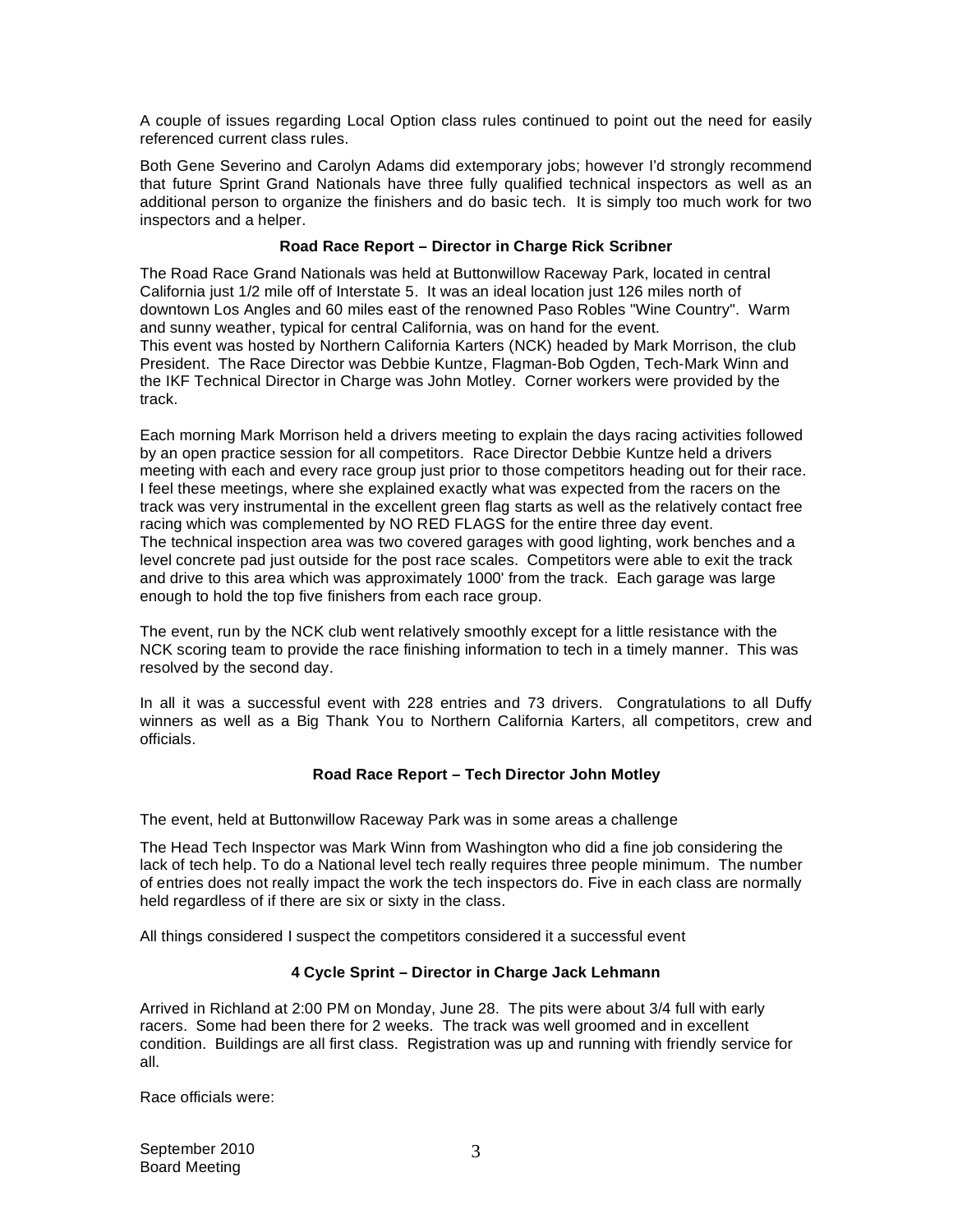Dave Brand - Race Director Larry Seaunier - Starter flagman Terry Nash - Tech Director Catherine Schorn - Pit Steward Tobi Zamora - Scales Cindy Schorn & Dawn Brown- Scoring

They all did their jobs with precision and passion. Corey Poyner and TCKC Board of Directors had everything going smooth. There were only 2 ambulance runs, which were both minor and both Junior drivers.

The R200 Class was run and, in my opinion, should be brought into IKF as a National class. With doubling up about 30 entries were added. Their rules have been the same for the past 10 years so it is a pretty stock class.

Total entries were 235 registered with 9 scratched, which I think is about the best 4-cycle National in my memory. Thank you for sending me, I had a great time and saw a lot of good racing.

## **4 Cycle Sprint – Director in Charge Terry Nash**

The combined 4 Cycle and Shifter National event scheduled for June 30 – July 3, 2010, in Richland Washington was a success in all areas. The facility at the Tri City Kart Club was immaculate. When I first arrived and took in the view of a lush green infield, well outlined track and a surface that was, at first sight, immaculate, I thought this should be in a brochure of go kart tracks of the IKF.

Corey Poynor and his crew sure put an effort into making this event a success. From the facility to the crews working registration, fuel, snack bar, gate entry and clean up on a daily basis, deserve a well deserved round of applause from all concerned with the IKF. This was a textbook run event.

The tech concerns for this race were all answered. The tech barn was well lit and spacious with an abundance of cooling fans as needed. The scale area was well maintained and not one scale issue was raised the whole week. The entrance to the fueling station and paint marking was easily accessible and well marked as entrance to the grid had to go through them. The after race holding area for the go karts could have been a little larger as crowding became evident. However, this was not such a detriment as the competitors were very accommodating to instruction.

The tech team we had on board consisted of Chris Hatch and his father, Roger Cathey, Mike Schorn, Corey Poyner and the legendary Mike Burris on the side line for F-200 questions. We were short one individual who has been an icon in this sport for too many years in the personage of Syd White. He was missed for his counsel. I was concerned for the Shifter end of tech as it had been awhile since I had done any Shifter tech. Terry Ives was on hand with the vintage guys and I knew I could call on him for some help. All the concern was for naught as only three shifter entries were received. This cut the tech barn time down considerably and I was actually relieved.

The tech team met before the event began and we all discussed issues to be dealt with in the tech barn and all agreed to be on the same page with our rulings. This group of core tech individuals is a real gem to have for our organization. I have had the privilege of working with them for the past fifteen years or so. The understanding of the rules and compassion they exhibit are not seen in a lot of officiating crews.

We put into effect the self tech sheet at this event. There are good parts and bad parts to this. Personally I like to inspect the karts in the morning as this gives me a chance to catch any blatant rules violations, thus giving the competitor a chance to correct it before hitting the track. I like this.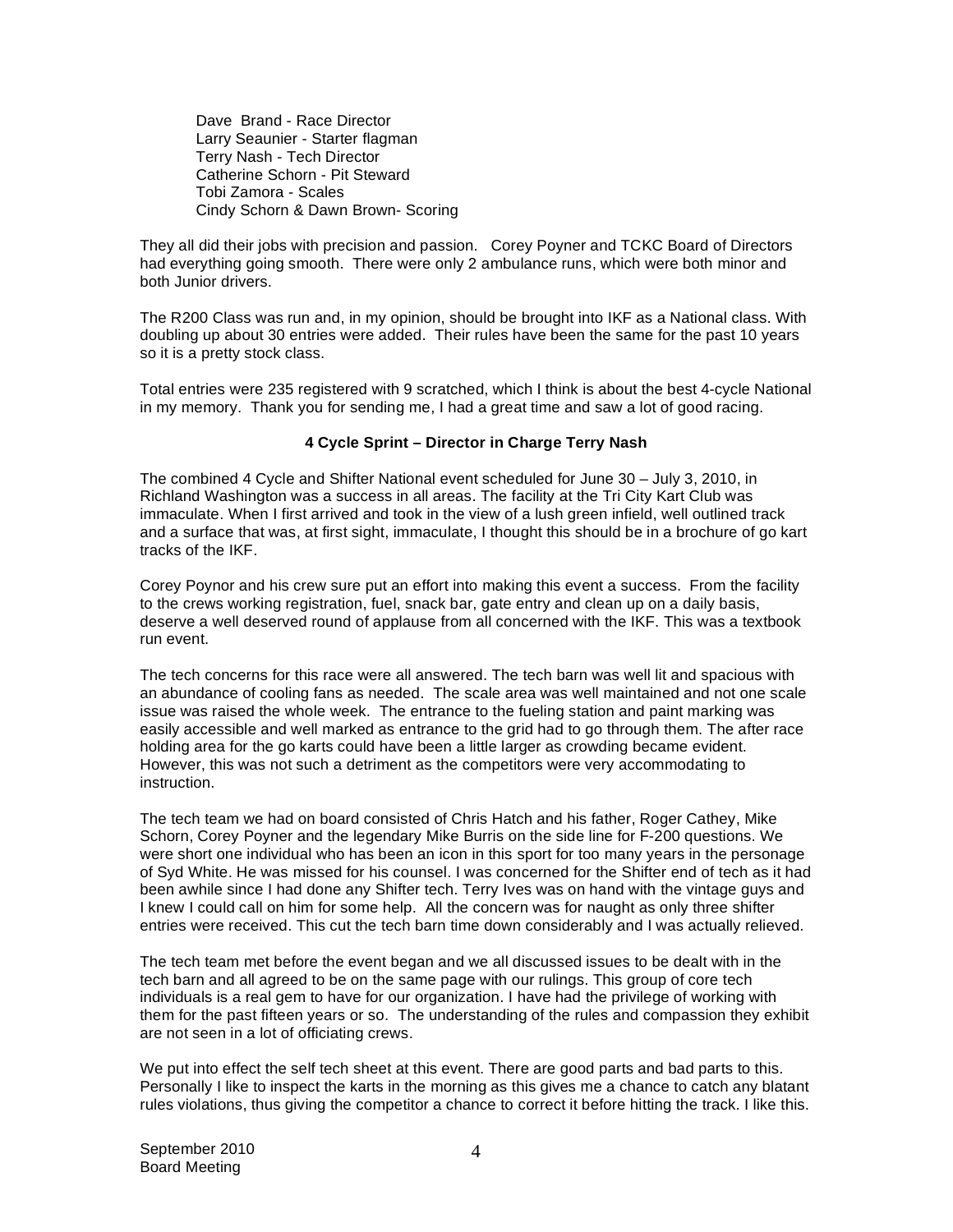Syd White taught me to roam the pits in the day preceding the event to catch any violations. This bodes well for the organization as good feelings about their treatment and how they are going to be treated are exposed. We are not the bad buys. Syd White always said to catch them before the tech barn was good will appreciated. I have followed that guide and found it to be quite helpful. For 2010 I did the pit inspection before the event began and corrected a number of possible problems. When race day came the self tech forms were turned in and stickers were issued with no pre-race inspection. I believe this led to some disqualifications.

The first race day went off quite smoothly. Tech impound and subsequent inspection in the evening brought about no disqualifications. We removed both first and second place finishers from the go karts and did complete tear down. The third, fourth, five places were teched while still on the go kart. This method was followed all three days.

The second day race followed suit as the competitors were very cooperative. We have three disqualifications.

The third and final day was a carbon copy of the two previous days as everyone was in a rhythm by then. We have five disqualifications the last day.

All the disqualifications were black and white and were explained with compassion and understanding of the disappointment of the competitor. The rules violated were supported by the Rulebook and the competitor was shown this with the explanation. There were no gray area dq's.

I would like to commend the competitors of the 2010 4 Cycle Sprint Grand National for their spirit of competition and the spirit of cooperation. Without that, the event would have been very difficult on me. With each disqualification I did, I explained that on my 18 plus hour ride home I would feel very sad for the DQ. However, I would not second guess my decision as it is upheld in black and white in the Rulebook.

Personally, this event was a good one for me. I came away feeling good about the 4 Cycle growth in the IKF. Tri City Kart Club treated me very well. All my mental and physical needs were met at that event. It has been a number of years since I came away feeling good about the whole event.

I would like to see us re-address the personal tech form at a National event. I believe I could have prevented some dq's at the morning kart inspection.

## **4 Cycle Speedway – Director in Charge Bill Hilger**

Brookings, South Dakota was the place and the South Dakota Kart Club was the host of the IKF 4 Cycle Speedway Grand National. The week produced 459 entries with great racing.

The months prior to the event had the club scrambling as the horrendous rain hampered the progress of having the facility completed as promised.

One of the early problems was the pit spacing. Ten or fifteen feet wide is to small for the trailers today. Should be 20 feet wide minimum.

The track lost approximately 5 to 7 feet of its racing surface in each corner due to the water in the infield. Prior to the Grands a drainage system with pumps were to be installed so they would not have water issues on the infield. But with the wet weather they could not get the equipment in to get the project completed.

The registration/tech building was complete and worked great. The registration staff had everything under control and very few issues arose during the week that could not be handled easily.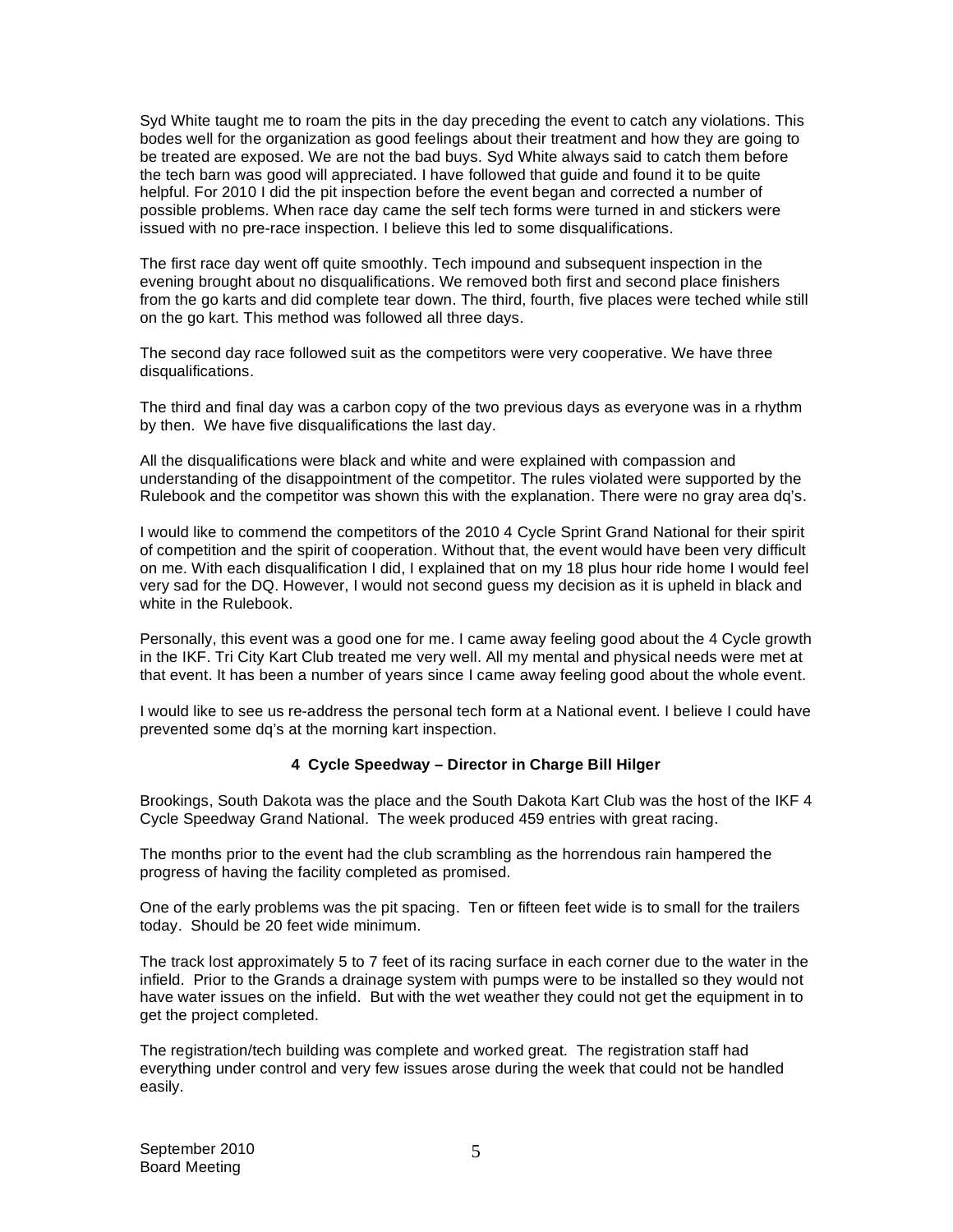One item that did not get completed was the covering over the Grid area. Wet weather hampered construction as well. A tent was ordered to cover the grid for the week but when the crew visited the site the club discovered that the crew had to drill holes in the grid to erect the large tent. The club denied this so the event went on without the covered grid.

On practice day everything went fairly smooth as Doug Norgaard and his staff had the pre-tech under control. Nascar type templates were fabricated which help facilitate the tech process. The IKF Tech Director In Charge was not on site during practice day and I believe he should have been.

On the first day of racing we had a flyover which was timed perfectly with the singing of the National Anthem by racer Randy Wulf. This flyover was a first for the Grands.

During the week there were issues with the PA system but each time the problem was fixed.

Racing all week was very competitive and it was evident that with the speeds involved drafting was at a premium. Being the leader was not the place to be most of the time as drafting partners made racing very interesting.

This was an experienced group of flag officials so working with this group was very easy.

We had issues the first day of racing on the starting line which was in corner 3 and I moved it to corner 4 where it should be so the flagman could start the race. This made for more competitive starts.

With the higher speeds we did have a few scary crashes but none serious. We had a driver on practice end up in the water in the infield and flipped and ended up underneath the kart covered in water. He was OK, cleaned up and was out in the next session.

One of the most serious problems we had was lighting. Due to a morning shower the racing was delayed somewhat so the features ended up in the dark. The lighting at the track was inadequate for night racing as far as scoring was concerned. The scoring tower which was facing west had slightly tinted windows and with inadequate lighting the scorers had a difficult time scoring. They could only read the numbers in front of the building as they went by and after that could not identify racers. We had multiple times where we waited for 5 to 15 minutes for the scores to try to get the line-up correct. The scorers for the most part came out of the scoring building to view the karts but the lighting was still not up to par. These long delays led to some karts running out of fuel as they idled to long. The next time this happened we shut everything down and let karts check for fuel before starting.

The scorers were very apologetic the next day, as this issue will be fixed for next year. A transponder fund has been created and donations were accepted throughout the pits and these funds are in a special account at IKF. This will be a work in progress.

Everything was kept on schedule throughout the week but this took some coaching.

The most talked about item at the event was the Hoseheadsradio.com live commentary on the web each day. This individual is also at many other major races including the Knoxville Nationals. I received multiple phone calls on the positive effects of having this individual calling the races on the web. He had regular commercials as well interactive emails. Anyone could send in an email and he would read them during the downtime between races. Grandma and grandpa could send in an email from Florida asking the announcer to wish their grandson great success. This was a great asset to the event.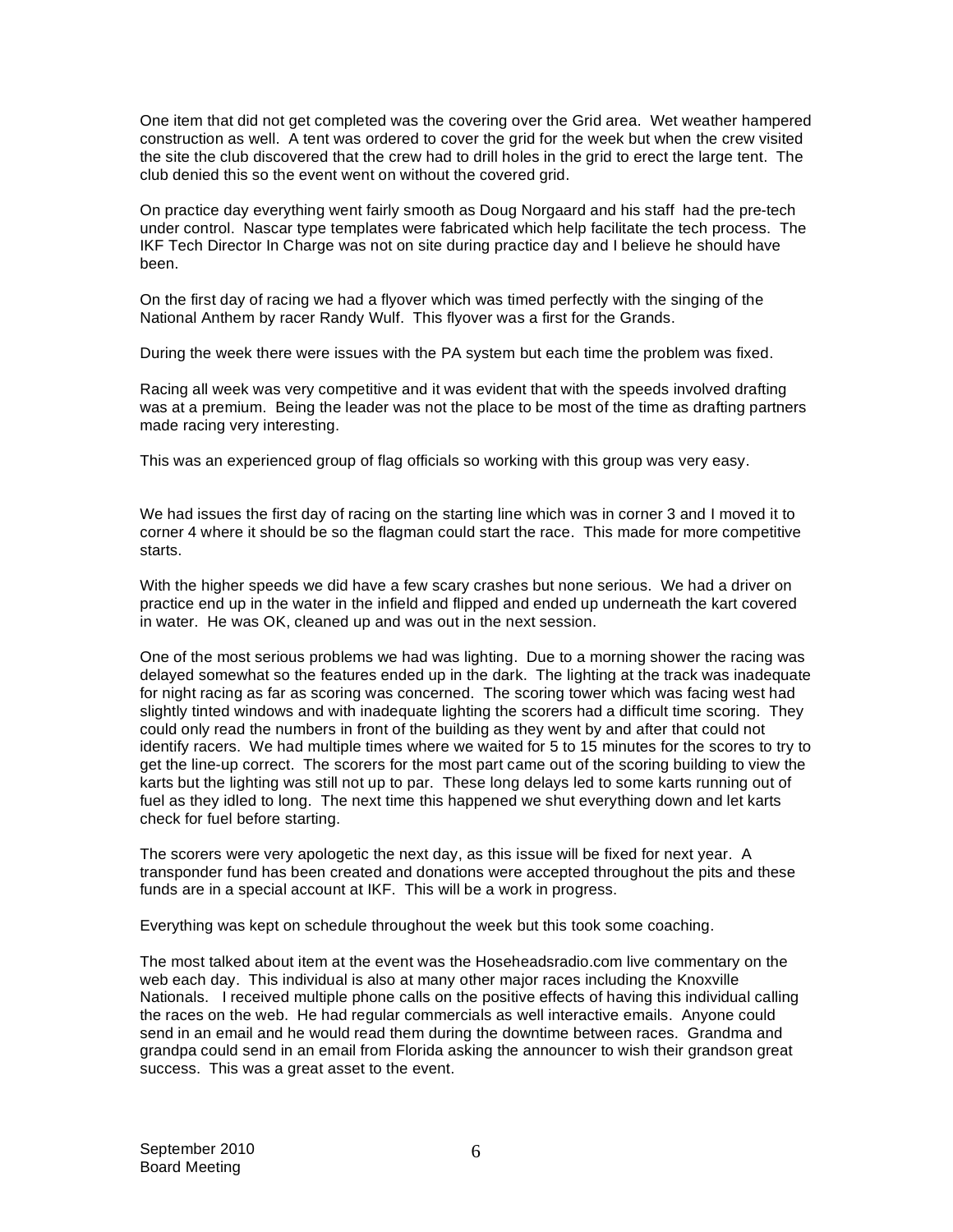This was the second year for the IKF/Briggs & Stratton No. 1 Engine Builder Award. This is a great addition to the award presented. Tom Rayl was the recipient and worked hard all week with his racers and the end result produced the results for him to win this award. This will continue each year.

This was a great event and the South Dakota Kart Club worked very hard to make this event enjoyable for everyone. This facility is still a work in progress and more improvements will be implemented.

Once again we have issues with getting the proper pictures and articles. IKF needs to make this a priority to review who will be performing these items.

Race recaps and reports are a must by every division as our website hits increase tenfold when we are in control of the race results.

## **2 Cycle Speedway/Speedway Midget – Director in Charge Mike Schorn**

The 2010 IKF 2 Cycle Speedway Grand Nationals hosted by Newton Kart Klub at Newton, Iowa. This was my second year in attending the Newton facility.

Upon first impression the track and facilities were freshly mown and with adequate pit area for the event. I had arrived early Tuesday to go check with the workers on the status event and to have a quick meeting on what my expectations were from the IKF along with the host expectations were for the Grand National week. We were to go over the Grand Nationals in general go over some key points and procedures so that I could familiarize myself to with the flow at Newton. It was also a great time for the staff to update themselves with questions particular to the Grand Nationals and IKF.

Tuesday practice went well for the most part. Unfortunately during track prep the tracks dozer engine blew a head gasket. A replacement dozer was called in and the grading was done. Unfortunately with the timing of the new dozer and the watering schedule the track was not of the normal optimum quality. The racers were sympathetic to conditions that were given and were still able to get some quality practice sessions in for the night.

There was a bit of confusion for the fuel procedure this year and was changed from the procedure of last year with a pump around system. The Newton crews were able to procure a pump out pump and came up with the procedure for the pump out and pump in. While a bit skeptical with the pump around I was happily surprised on how smoothly the pump around procedure went through out the week and I believe we only had to wait one time for the racers to get on the grid waiting on fuel. One item that was voiced to me from an observer is that in the future it would be better that once fuel is dispensed that the kart moves to a fenced grid area.

Wednesday first night of racing the weather was hot but clear. The Newton crews were able to find another engine for the dozer and worked through the previous night and were able to get the dozer running to prepare the track. The track was in great shape and looked like there would be several grooves for some good racing. The racing was good and fast. There was a small issue one of the mains for a racing call.

Thursday day two of the event and another uneventful night at the racing was fast and clean with only a warning or two. We did however have to call a red flag to get the proper line ups for a main to ensure quality green flag racing.

Friday night we had 2 incidents. We had one other red flag in the heat Yamaha class for spin and kart going on its head. Drivers were checked and were ok.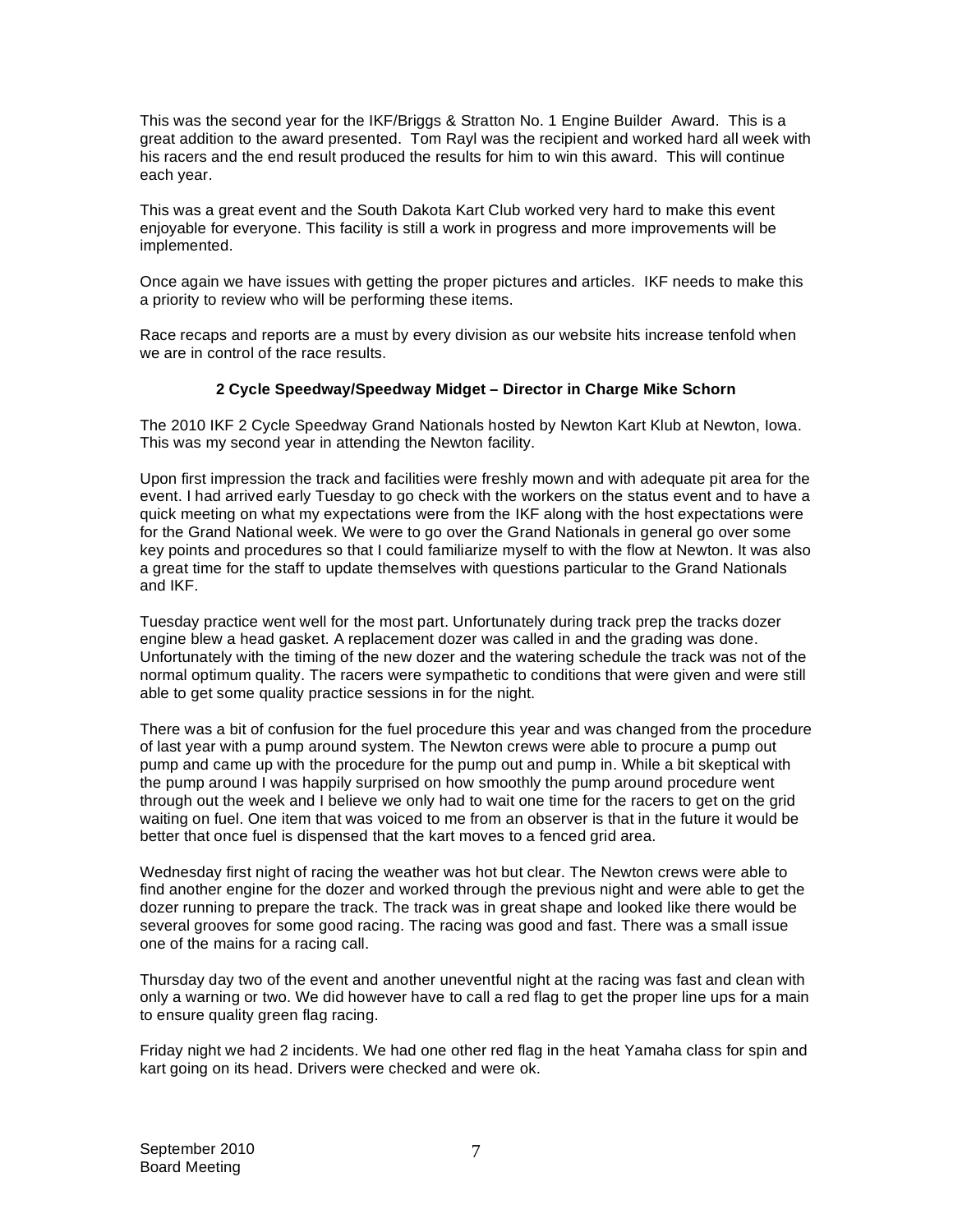The racing was excellent and it was determined that a consolation race would be held for the Yamaha heavy class as it seemed that 12 karts on the track at one time seemed be best for the event.

Like the other years the post tech assembled by Jack Hoegerl was professional, efficient and thorough. Sharee Hoegerl ensured that all of the competitors were issued the proper pipes and headers for the spec classes along with the IKF issued shirts, hats, and hat pins.

This years Grand National entries were down a bit but the racing was first class and the Newton Kart Club can be proud of the hosting the Grand Nationals.

Shawn and Craig Retman, along with Kelly and Josh Peterson, worked very hard to ensure a first class facility for the event. They also ensure that everyone had the proper forms and paperwork filled out and were not afraid to ask and receive advice and help from other officials. The scoring crew did a great job and were able to get the line ups quickly.

The whole Newton Kart Klub staff was very cooperative and worked hard to provide the racers a fair and level playing with an excellent race surface. The medical staff onsite was professional and were quick to respond to all minor and major incidents at the event. Registration made the necessary adjustments to provide proper registration procedures when suggested. The whole Newton crew worked as a team to provide for a memorable Grand Nationals for all those who attended.

1. A more established contained area of the grid after the spec fuel is dispensed.

## **2 Cycle Speedway/Speedway Midget – Tech Director Jack Hoegerl**

The IKF 2 Cycle Speedway / Speedway Midget Grand Nationals were held August 3<sup>rd</sup> thru 6<sup>th</sup> at Newton Kart Klub, Newton, Iowa. The entries were 180 plus.

A fuel pump around system was used with Burris castor & gas mix. Prior to the Grand Nationals there were accusations of fuel cheating; the pump around system subsided this controversy.

Sportsman and Superbox mufflers were provided by RLV. Buller Built provided mufflers and headers for the Yamaha Ltd. Class, which had 20 entries. Providing the mufflers and fuel pump around makes it easier on tech officials, and creates a level playing field for competitors. As usual, Sharee handed out t-shirts, hats, pins, box mufflers, mufflers and restrictors, fed Mike & myself, and wrote the story.

There were two weight DQ's at the scales during the heats, and one mechanical DQ in post-tech. There were no engine disqualifications.

Engine tech was performed by George Clausen, Larry Killam, Mike Schorn and myself. I was short one of my usual personnel because of a non-race related injury, so everyone stepped up their level of help.

Mike Schorn did an excellent job as Race Director and was great help in engine tech. Kelly Peterson worked tirelessly on track prep, grader repair and pit area challenges from the rain.

Overall I believe this event went well.

## **Proposal**

Submitted by Motley: Section 200.2.2: Replace: Rain tires may be replaced at competitors discretion With: Only one set of rain tires may be used, marked after their first competition use. Seconds: Schorn and Holmboe.

Motion to approve the Proposal by Schorn. Second by Holmboe.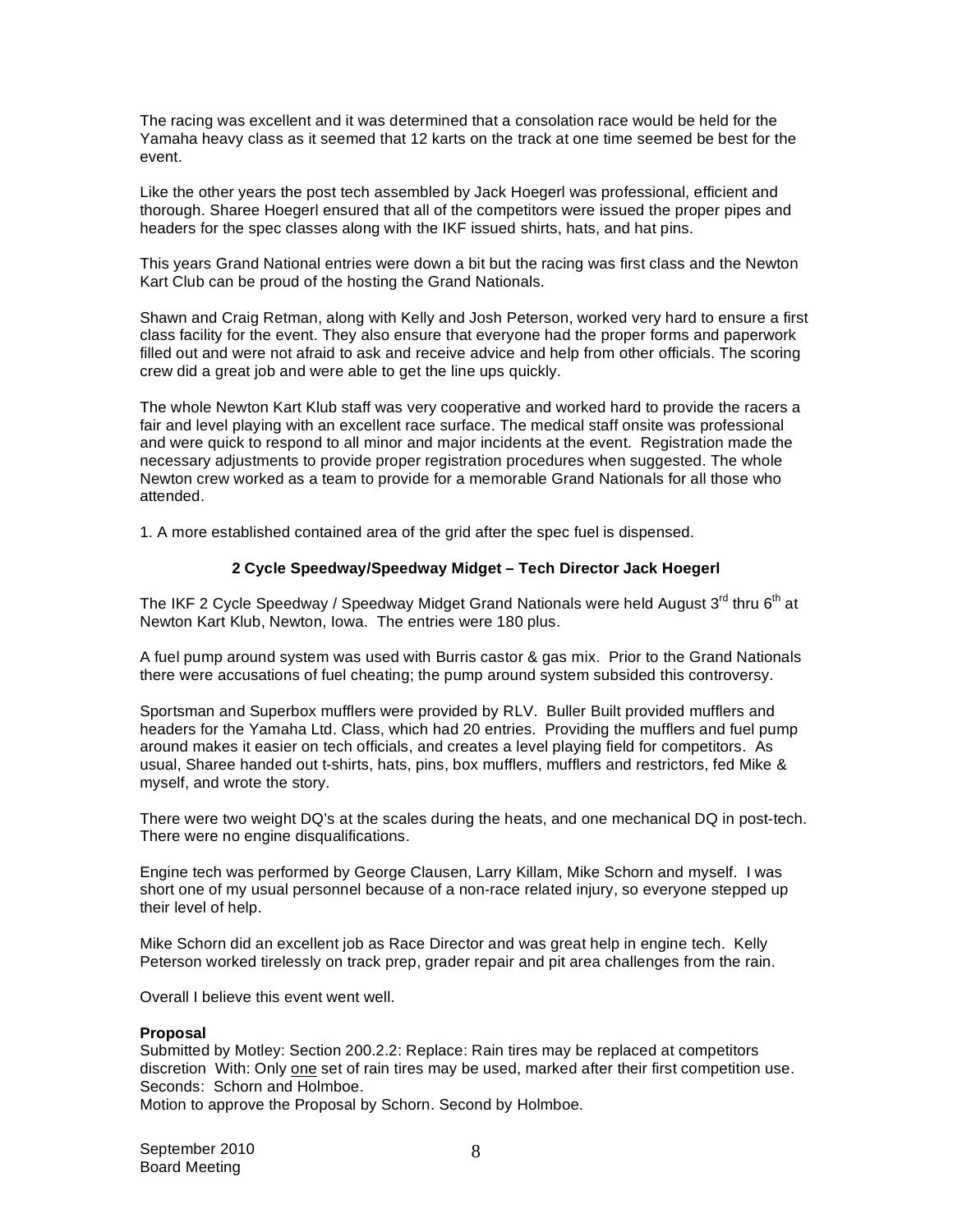In Favor: Diederich, Hoegerl, Holmboe, Motley, Schorn, Scribner, Verlengiere Absent: Araki Passed

Rob Niles leaves the Meeting.

### **Participation Stats**

2 Cycle Speedway – No changes. Shifter – No changes. Speedway Pavement – No changes.

4 Cycle Speedway Delete in Section 405 as National Class and add to Section 850.5 as Regional Class Briggs Animal Blue Wazoom Medium Delete in Section 850.5 as Regional Class and add to Section 405 as National Class Stock Light

2 Cycle Sprint Add to Section 207 as National Classes Kid Karts PRD TaG Senior PRD TaG Junior II Delete in Section 207 as National Classes and add to Section 850.1as Regional Classes Jr Sportsman Sr Sportsman

Motion by Holmboe to delete HPV 3 Senior class from Section 207 due to lack of participation and lack of support by the importer. Second by Motley. In Favor: Diederich, Hoegerl, Holmboe, Motley, Schorn, Scribner, Verlengiere Absent: Araki Passed

4 Cycle Sprint Add to Section 209 as National Classes IKF Briggs World Formula Masters Briggs Gas Animal Heavy Animal Super Sportsman Heavy Delete in Section 209 as National Classes and add to Section 850.2 as Regional Classes **Masters** IKF Briggs World Formula Light IKF LTD Mod Briggs Animal

Road Race Add to Section 301 as National Classes WC Super Stock CR125 Formula Kart Exp (FKE1) SWRA Stock 125 Light Delete in Section 301 as National Classes and add to Section 850.3 as Regional Classes Rotax Max 125-150cc Open/FKE II Rotax Max Light

Wendall Sawyer and John Wallace join the Meeting.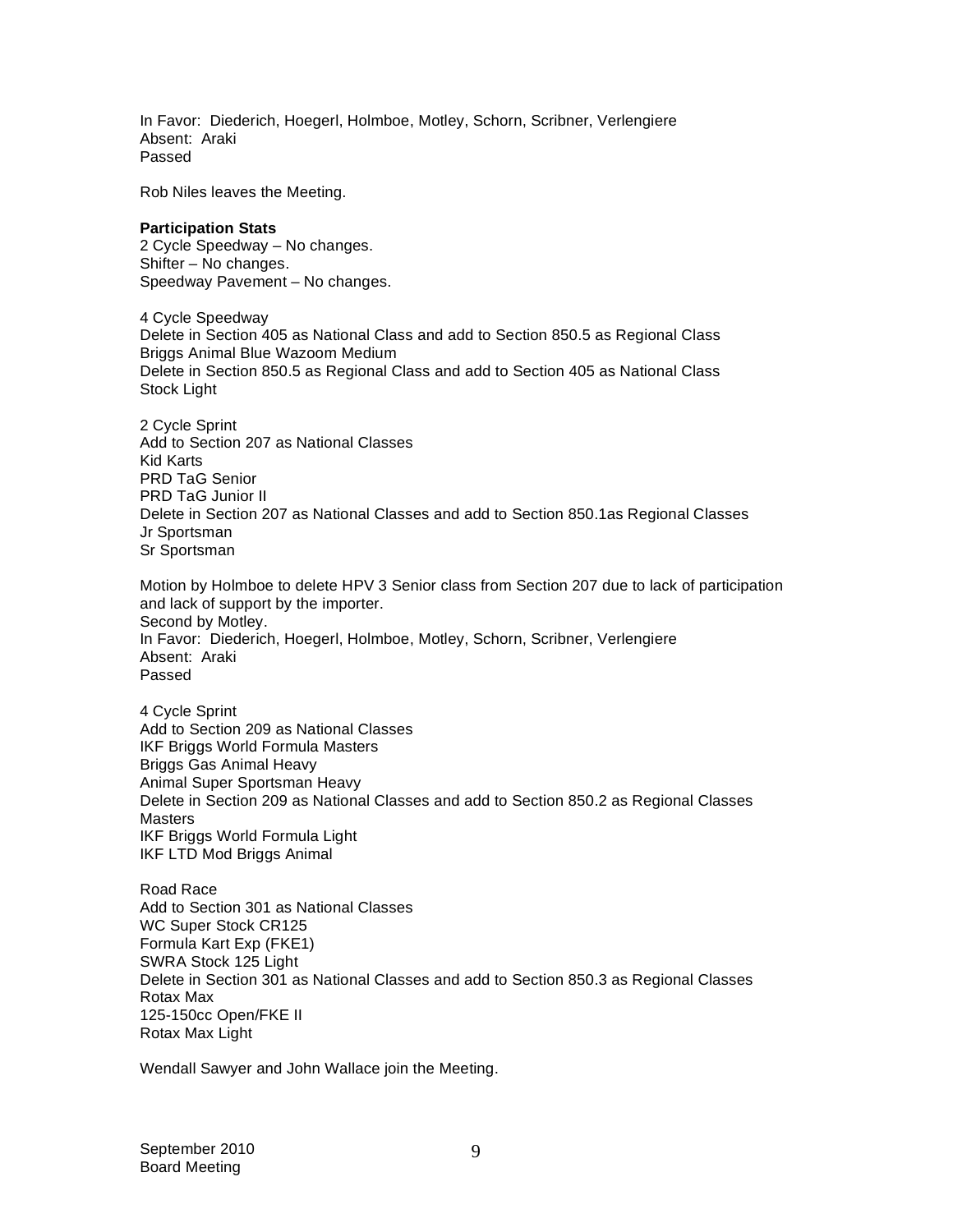David Koomjan – Discussion with the Board regarding his disqualification at the 2010 Road Race Grand National. Hilger states this was reviewed by the Board and support the decision made at the event. Refers to Section 113.1. The decision stands and no further action will be taken.

Wendall Sawyer discusses the removal of the Junior Yamaha class. Not removed as National Class but not run at the regional level. Verlengiere states in the past three years, there was no participation in the Senior classes. One day event did not want to have three Junior I classes. Wanted the classes with the most numbers. States the kart shops guide the competitors to the engine choices and programs. Local clubs can run local option classes.

Wendall Sawyer discusses the condition of regional tracks. Feels that some are unacceptable and hard on racing equipment.

### **Approval of the 2011 Grand National Dates & Classes**

Hilger reads the following: 2 Cycle Sprint – EP1K ProMotion/CalSpeed – August 25-27, 2011 4 Cycle Sprint/Shifter – Shasta Kart Club/Track – June 29-July 2, 2011 2 Cycle Speedway/SM – Tri County Karters/Delaware Speedway – 1<sup>st</sup> week of August 2011 4 Cycle Speedway – South Dakota Kart Club/University Plains Speedway – July 10-16, 2011 Road Race – SWRA/TBD – June 15-18, 2011

Motion by Scribner to approve all 2011 Grand National dates as stated. Second by Diederich. In Favor: Diederich, Hoegerl, Holmboe, Motley, Schorn, Scribner, Verlengiere Absent: Araki Passed

Hilger asks for definite date from Delaware Speedway.

2 Cycle Sprint – Grand National Class List submitted by Rob Niles deferred to January 2011 Board Meeting.

Road Race – Grand National Class List Motion by Schorn to approve the 2011 Road Race Grand National Class List as stated below. Second by Diederich In Favor: Diederich, Hoegerl, Holmboe, Motley, Schorn, Scribner, Verlengiere Absent: Araki Passed

Note: The category of the classes italicized will change as a result of the participation stats.

#### **NATIONAL CLASSES**

Yamaha KT100S Light Laydown Yamaha KT100S Heavy Laydown *125cc – 150cc Open / FKE II*  TAG Enduro Yamaha Ltd Light Sprint Yamaha Ltd Heavy Sprint Formula 80 Junior Formula 80 Sr Rotax Max Jr *Rotax Max Light Rotax Max*  TAG Heavy TAG Light Formula 125 Formula 125 Ltd Formula 125 Ltd Heavy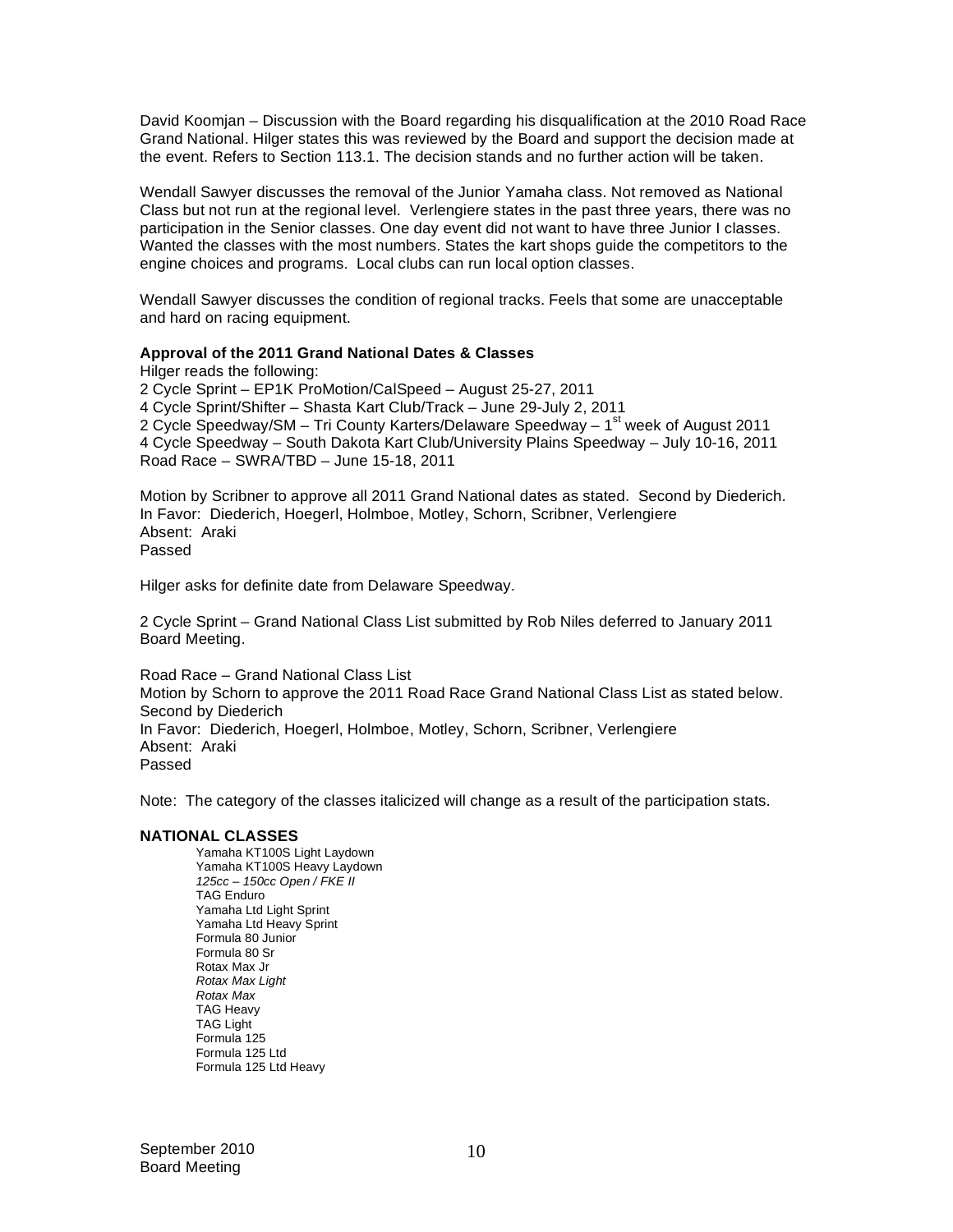### **REGIONAL CLASSES**

Yamaha Junior Sprint Sit-up Formula 80 Jr Heavy Yamaha Sportsman Heavy 100cc Open S5 Junior Stock 125 *SWRA Stock 125 Light I* & II SWRA Stock 125 Heavy I & II

#### **LOCAL OPTION**

Formula 125 Ltd Heavy II Formula 80 Sr II Formula 80 Sr Heavy Mini Max USSK Superkarts (S1 & S2)

Motion by Motley to accept the Revised Addendum to the 2011 Road Race Grand National Questionnaire. Second by Verlengiere. Discussion by Board and Hank Cantrell. In Favor: Diederich, Hoegerl, Holmboe, Motley, Schorn, Scribner, Verlengiere Absent: Araki Passed

Tentative 2011 Road Race Grand National Schedule was discussed. Board agrees.

## **2012 Grand National Bids**

The Board discussed the bids received for the 2012 Grand Nationals (21 months away). The Board selected the tracks below to complete a Questionnaire, pursuant to Section 101.3.6. The Questionnaire must be completed and returned to the IKF Office by January 5, 2011. This Questionnaire will become part of their Contract. An evaluation of the fee schedule for the Grand Nationals will be conducted in terms of price per entry per level of participation.

## **2 CYCLE SPRINT**

| Region 4A Grand Junction Kart Club                        | <b>Grand Junction Kart Track</b>                                               | <b>Grand Junction CO</b>                |
|-----------------------------------------------------------|--------------------------------------------------------------------------------|-----------------------------------------|
| Region 11 All Star Karting                                | <b>Prairie City Raceway</b>                                                    | Rancho Cordova CA                       |
| Region 11 All Star Karting<br>Region 6 Tri City Kart Club | <b>4 CYCLE SPRINT</b><br><b>Prairie City Raceway</b><br>Horn Rapids Kart Track | Rancho Cordova CA<br><b>Richland WA</b> |

## **2 CYCLE SPEEDWAY/SPEEDWAY MIDGET**

Region 5A South Dakota Kart Club University Plains Speedway Brookings SD \*\*\* \*\*\* Event to be combined with the 4 Cycle Speedway Grand National

## **4 CYCLE SPEEDWAY**

| Region 5A Huron Kart Club        | <b>Rolling Thunder Speedway</b> | Huron SD |
|----------------------------------|---------------------------------|----------|
| Region 5A South Dakota Kart Club | TBD.                            |          |

## **ROAD RACE**

Region 6 Portland Karting Association TBD

Board discusses the combination of the 2 & 4 Cycle Speedway Grand National.

### **2011 IKF Governor and IKF Regional Coordinator Appointments**

National Coordinator: Rick Scribner Rule Book Coordinator: IKF Office Rulebook Text Editor: Roger Miller Track / Club / Promoter Relations: IKF Office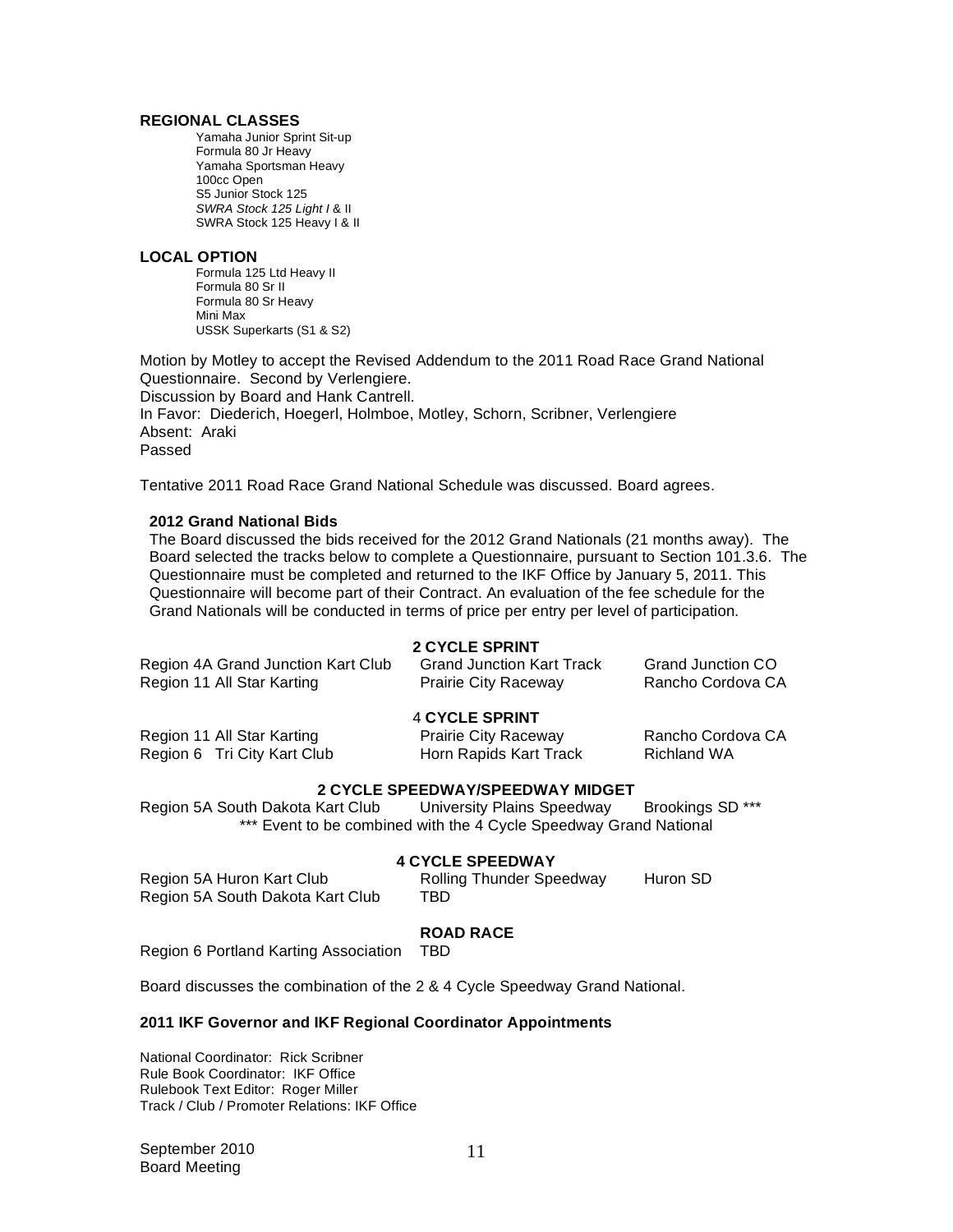Sprint Waiver Chairperson: Glenn Araki Road Race Waiver Chairperson: Mike Schorn Speedway Waiver Chairperson: William Hilger

Region 1 Coordinator (Sprint): Joan Cressi

Region 2 Coordinator: Open North Carolina Governor: Open

Region 3 Coordinator (Speedway): Andy Bear Wisconsin Governor: Mark Alton

Region 4A Coordinator (Speedway): Open Coordinator (Sprint): Jay Jacobellis New Mexico Governor: Timothy Baird Region 4B Coordinator (Road Race): Jim McMillan Coordinator (Speedway): Gene Harville Coordinator (Speedway Pavement): Francis Rougeou Louisiana Governor: Francis Rougeou Texas Governor: Hank Cantrell

Region 5 Co-Speedway/Sprint Coordinator: Todd Vesterly Co-Speedway/Sprint Coordinator: Jeff Havlik Iowa Governor: Lisa Harney Missouri Governor: Open

Region 5A Coordinator (Speedway): Doug Johnson Nebraska Governor: William Hilger Kansas Governor: Frank Merando North Dakota Governor: Open South Dakota Governor: Doug Norgaard

Region 6 Coordinator (Road Race): Chris Hatch Coordinator (Sprint): Bill Hettick Coordinator (Speedway) Roger Freeborn Idaho Governor: Terry Lawrence – 2010 Nomination Oregon Governor: Mike Schorn Washington Governor: Bob Thompson

Region 7 Coordinator (Sprint): Art Verlengiere Hawaii Governor: Tim Hultquist Northern California Governor: Keith Foux – 2010 Nomination South California Governor: Sharon Barros

Region 8 Governor / Coordinator: Stan Crocker

Region 10 Coordinator / Governor: Gabe Kadjy

Region 11 Coordinator Advisors (Sprint): Art Verlengiere, Jess Peterson, Kristin Lanzarone Coordinator (Road Race): Roger Miller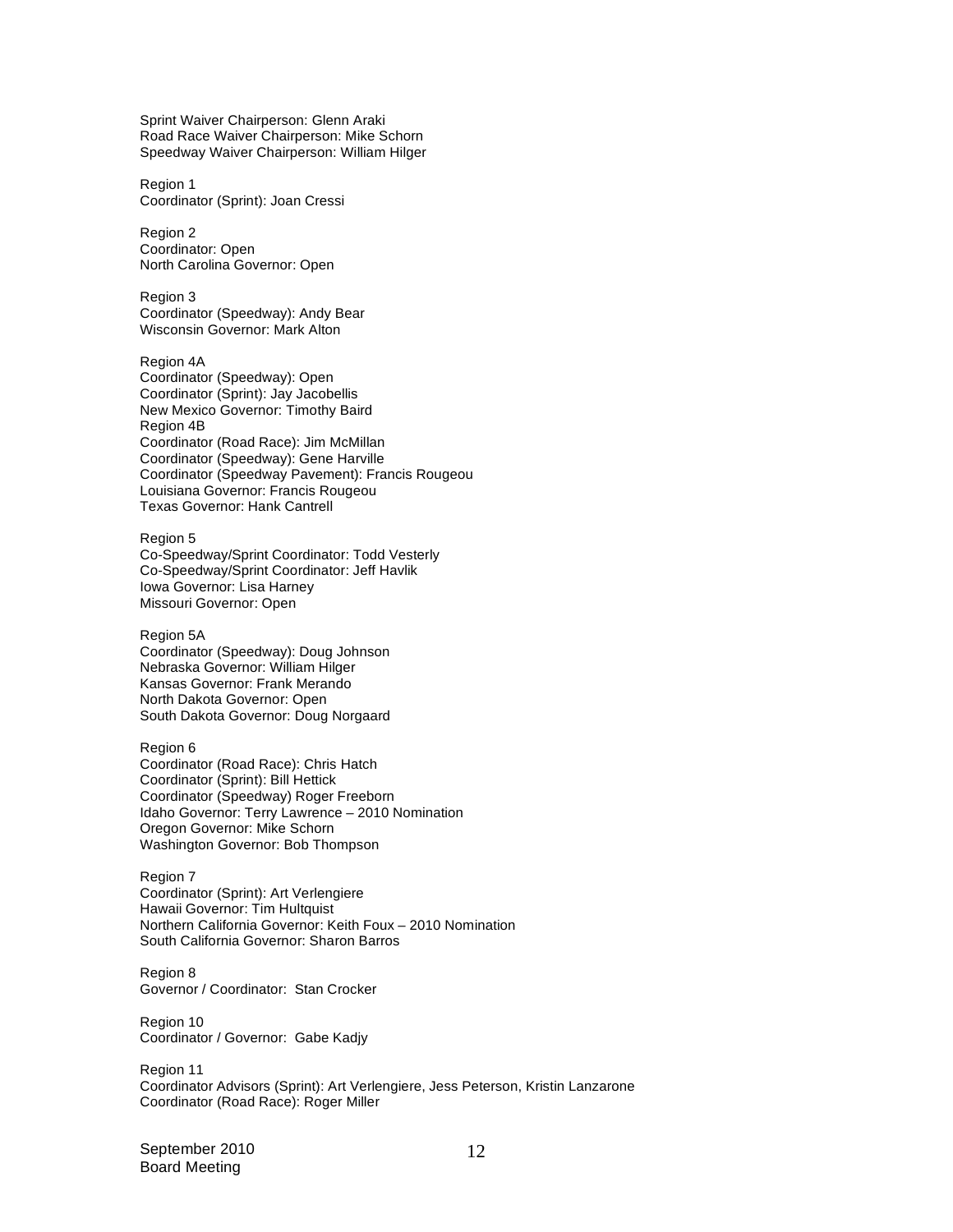Northern California Governor: Keith Foux – 2010 Nomination Northern Nevada Governor: Glenn McKinnon

Motion by Holmboe to appoint Jess Peterson and Kristin Lanzarone as the Region 11 Sprint Advisors. Second by Diederich. In Favor: Diederich, Hoegerl, Holmboe, Motley, Schorn, Verlengiere Abstain: Scribner Absent: Araki Passed

Motion by Motley to approve the 2011 Regional Coordinator and Governor appointments above. Second by Verlengiere. In Favor: Diederich, Hoegerl, Holmboe, Motley, Schorn, Scribner, Verlengiere Absent: Araki Passed

2011 Advisory Committees Chairs & Members appointments are Tabled to December 2010.

## **Committee Reports**

2 Cycle Tech – To be covered under Directors Items.

4 Cycle Tech Committee Report - Terry Nash

As a Committee in 2010, the 4 Cycle group not only grew in numbers as a Committee, we also addressed many issues concerning the clone revolution and the imperfections of production engine packages. Without the assistance and great communication skills of Mike Schorn, my job would be impossible to complete. I believe with Mike as an intermediary most of the year, the decisions and judgment calls were well thought out and were very fair in the interpretation.

Some of the across the nation concerns were addressed with a "send it to me for inspection". When nothing was received, it became evident to me the machining process by the builder was at fault not the end production product.

The clone explosion has occurred and in order for clubs and promoters to survive, it was approved nationwide by the Committee. The rules for said class were incorporated by promoters and class participants alike. We also melded them with those written by the WKA. Because of the crossover affect of the class, we felt as though this was in the best interest of the karter. Just a personal note on the clones, I have done a lot of update work on them and have found that in order to compete on a level plane, the karter needs to spend considerable money. As a result, the cost rises to more than the purchase price of a Briggs LO206 that is virtually race ready and very durable. Enough of that.

Also, there were many concerns across the country of W/F pop up specs being 5-10 thousandths more than IKF specs. Dave Klaus is sending me a off the line W/F for my complete measurement to see if we need to adjust our specs. Until I do this, we are not looking to change. At the speedway Nationals a concern was brought forward about the verbiage of the flathead carb measurements. We are addressing this now with some changes to be made.

As all know now, I am resistant to wholesale rules changes and am slow to change as in my experience when building it can be made to meet the requirements. Only large manufacturing wrongs can be met with tolerance and change.

I hope all those on the Committee will stay on board for 2011 as I believe the more involvement, the less miscommunications. Thanks to all for your tolerance of me and my ways.

Shifter Tech – John Motley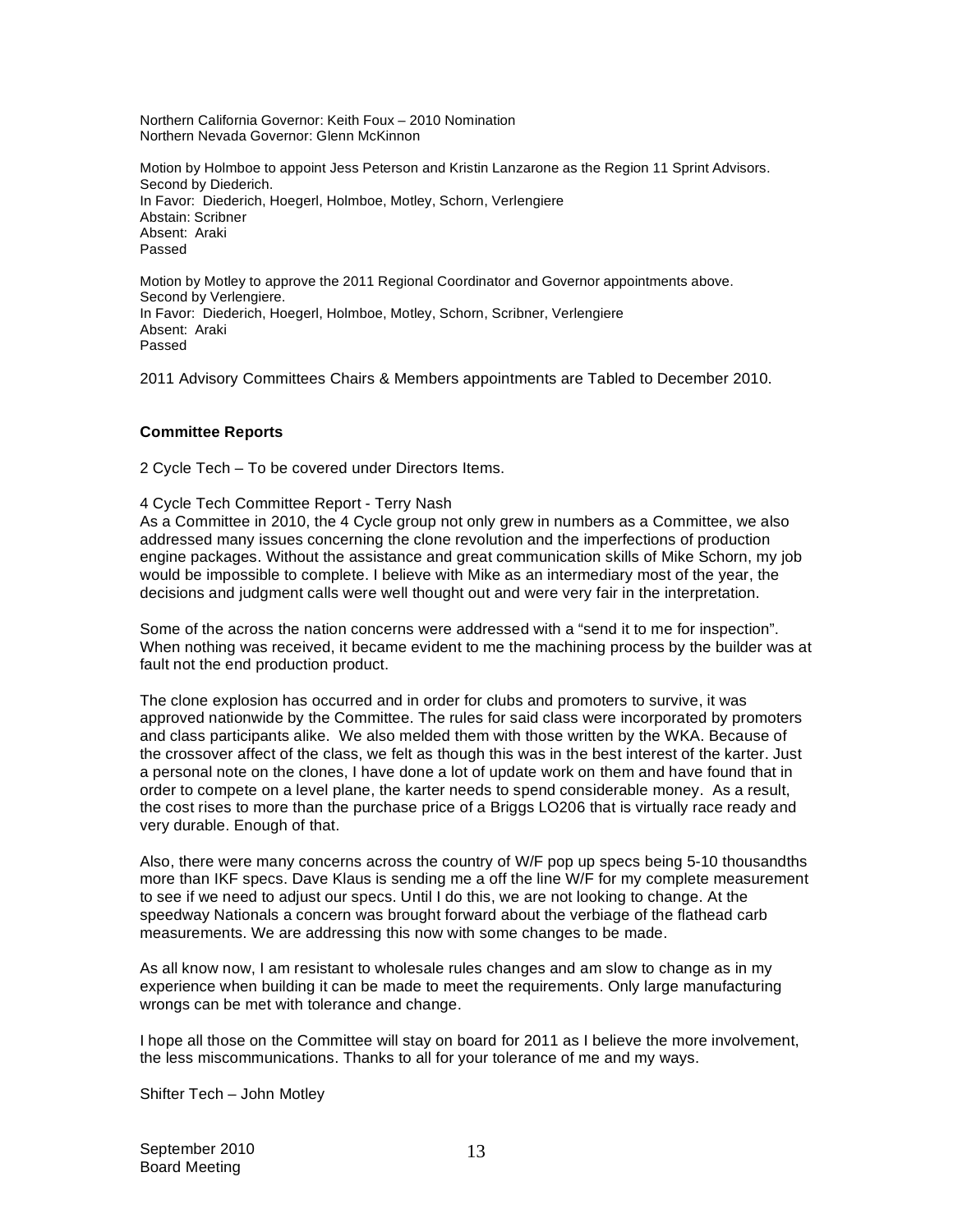Motley states we adopted the SKUSA rules for the Stock Hondas and that was the only issue that came up the entire year. States we will need to incorporate some changes into our rules if we want. Relates to carburetor issues. Is for both Sprint and Road Race. Have waited for definition of the rules in the SKUSA program. Discussion of the Shifter program.

Speedway Report - Bill Hilger

Speedway numbers are up in the Midwest Speedway Tour. The Northland Tour numbers are somewhat down. Iowa series was revamped this year, heard positive comments. Hoegerl comments on the Iowa series.

Road Race Report – Don Holmboe

The state of Road Racing in I.K.F. is dismal. The economy has wreaked havoc on the bottom line for clubs from California, Oregon, Washington and Texas. Race entry reductions from previous years have ranged from 15% to 30%. The near term does not bode well for pass sales into the Road Race program.

What I.K.F can do to support Road Racing is of course limited. The Board has shown flexibility in dealing with organizational requests to enhance National events and should continue to do so. Class structures need to be flexible with continued expansion, when requested, for local option classes.

The short term prognosis is that Road Racing is at risk of being terminated by more than one club. There has been talk that future schedules will be curtailed or terminated. P.K.A., PSRRA, NCK and SWRA have all experienced losses at their respective events.

Economy has hit Road Racing probably harder than any other because it is the most expensive. They don't see new blood coming in. Verlengiere states the go kart shops direct the customer and control the classes.

TaG Committee – John Motley To be reviewed under the Directors Agenda Items.

Sprint Committee – Art Verlengiere No changes.

Motley states he has received a lot of concerns regarding the state of the Kid Kart class. Feels it is the future of karting. We are exploring some alternatives at this time. Discussion by Board.

Ted Coen joins the Meeting.

## **Directors Agenda Items**

Bill Hilger:

Hilger discusses the VP spec fuel program. Not all regions are using the spec fuel. Scribner states the regional coordinators should be more active enforcing this. Discuss supply problems. Verlengiere asks if there is any way they can go back to pump gas. Motley states it would be much more difficult to do tech, much easier to beat fuel tech. Discussion by Board. Board will review this.

The spec tire for 2011 will be Bridgestone. Will form Committee in January 2011 for the 2012 spec tire program.

Committee has been formed to look at possibly reducing the number of Board Directors for cost purposes. They will come back with recommendations, procedures and policies they want to look at in the future.

Art Verlengiere: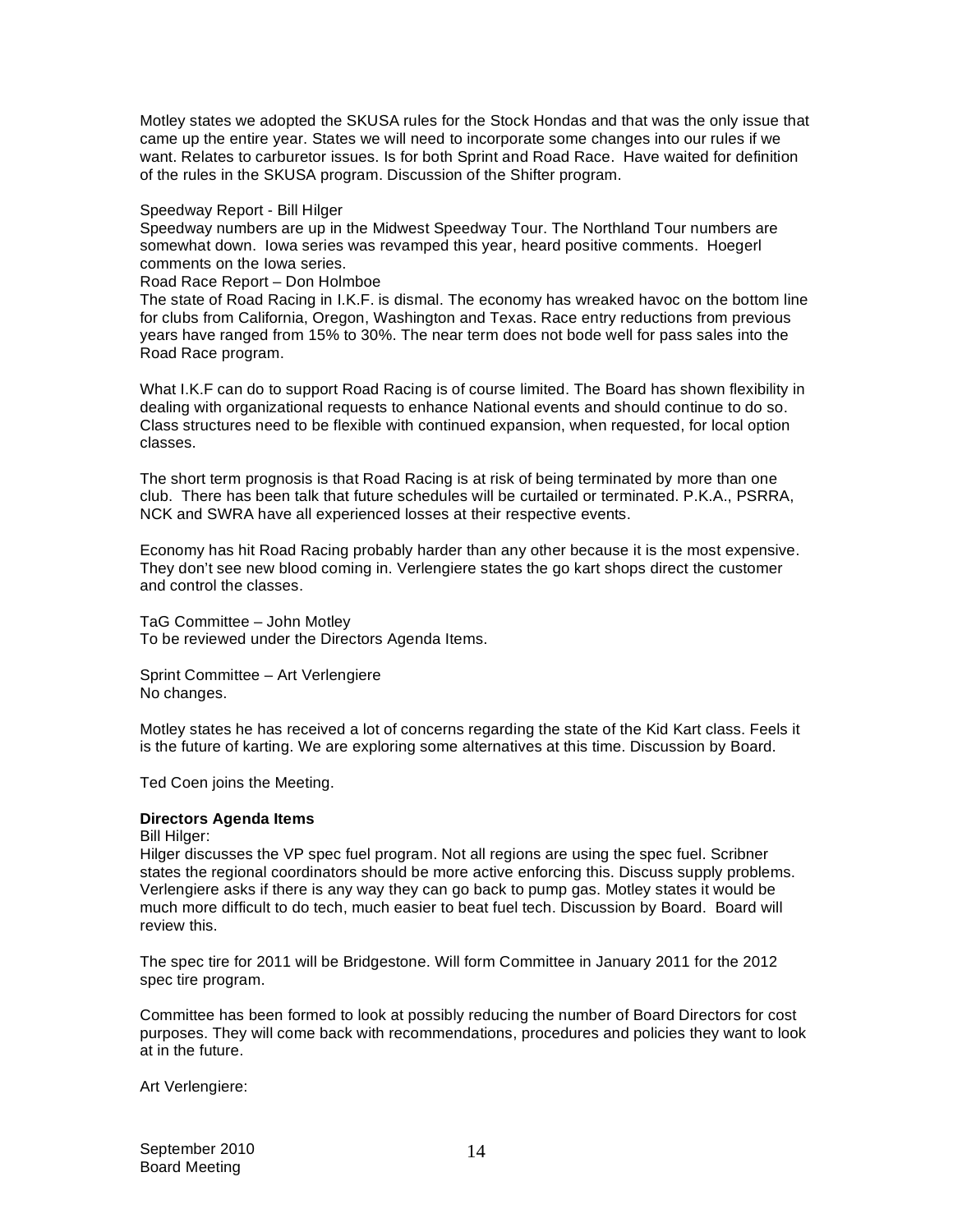Verlengiere discusses regional races and the Rulebook. Not every regional track can be awarded a regional race. Does not work. Scribner says to develop a suggested rotational schedule. Discussion by Board. Scribner says to be proactive to develop a plan.

John Motley:

Fuel discussion by Board.

Status of the TaG Program. The Board had previously agreed not to accept any new engines into the TaG class. Six submitted but none were included in the TaG program. But would like them to participate in the IKF, assuming applicable fees were paid and gave a proposal for marketing a single engine class. One response was received.

Working with Verlengiere on the Spec PRD rules. TaG Program has been pretty smooth all year. Other issue is the letter from Diederich on suggested weight modifications. Discusses the weights. States he will run the letter through the Committee.

Pending equipment changes. KPV clutch is only clutch allowed January 1, 2011. Hoegerl clarifies the KPV clutch is to be used as manufactured with only IAME components. Motley has the component numbers. Full rear bumper requirement change effective January 1, 2011, after a years set aside. Discussion by Board. Scribner refers to Section 201.6.

Verlengiere had asked Motley to rewrite the way to measure the KPV pipe. Can probably use the way they measure the PRD. Verlengiere says from the exhaust side of the flange measured back to the first weld.

Stress National Classes not Local Option Classes. Feels Board should try to encourage clubs to run National classes not local option classes, which are completely out of hand in terms of the numbers we have. Hilger asks if he is stressing this to the regional coordinators, Motley replies on all levels. Holmboe states this is what the customer wants. Verlengiere states our National class program is stale and does not reflect the trends. We do not have leverage over the shops; can't tell them what to do. Discussion by Board. Verlengiere says to invent at the club and regional program to go to a National class. Holmboe says there are so many choices, not the same class at the regions. Regions don't want to run the same classes.

Restricted area releases. Brief discussion by Board and some attending members regarding releases in restricted areas, viewing areas, spectator areas.

Motion by Schorn to add the following to Section 200. All classes. Second by Holmboe.

- 1. The practice of running engines at high rpm's for extended periods will no longer be allowed in pits, pre-grid or grid areas.
- 2. When in the pre-grid area, no running is allowed.
- 3. When in grid areas, the engines may only be run on the ground not on the stands.
- 4. At events where fuel is supplied a minimum amount of low RPM running will be allowed to ensure that fuel has reached the carburetor. This will only be allowed when under the direct supervision of a designated race official.

In Favor: Diederich, Hoegerl, Holmboe, Motley, Schorn, Scribner, Verlengiere Absent: Araki Passed

Motion by Holmboe to add the following to Section 102.1.5. Second by Schorn.

In the event of previous editions of the Technical Manuals referenced for technical specifications, the responsibility for having a copy of the applicable rules is the responsibility of the competitor. Previous editions or copies of the applicable rules are available at modest cost from the IKF Office. Failure to comply may result in disqualification.

In Favor: Diederich, Hoegerl, Holmboe, Motley, Schorn, Scribner, Verlengiere Absent: Araki Passed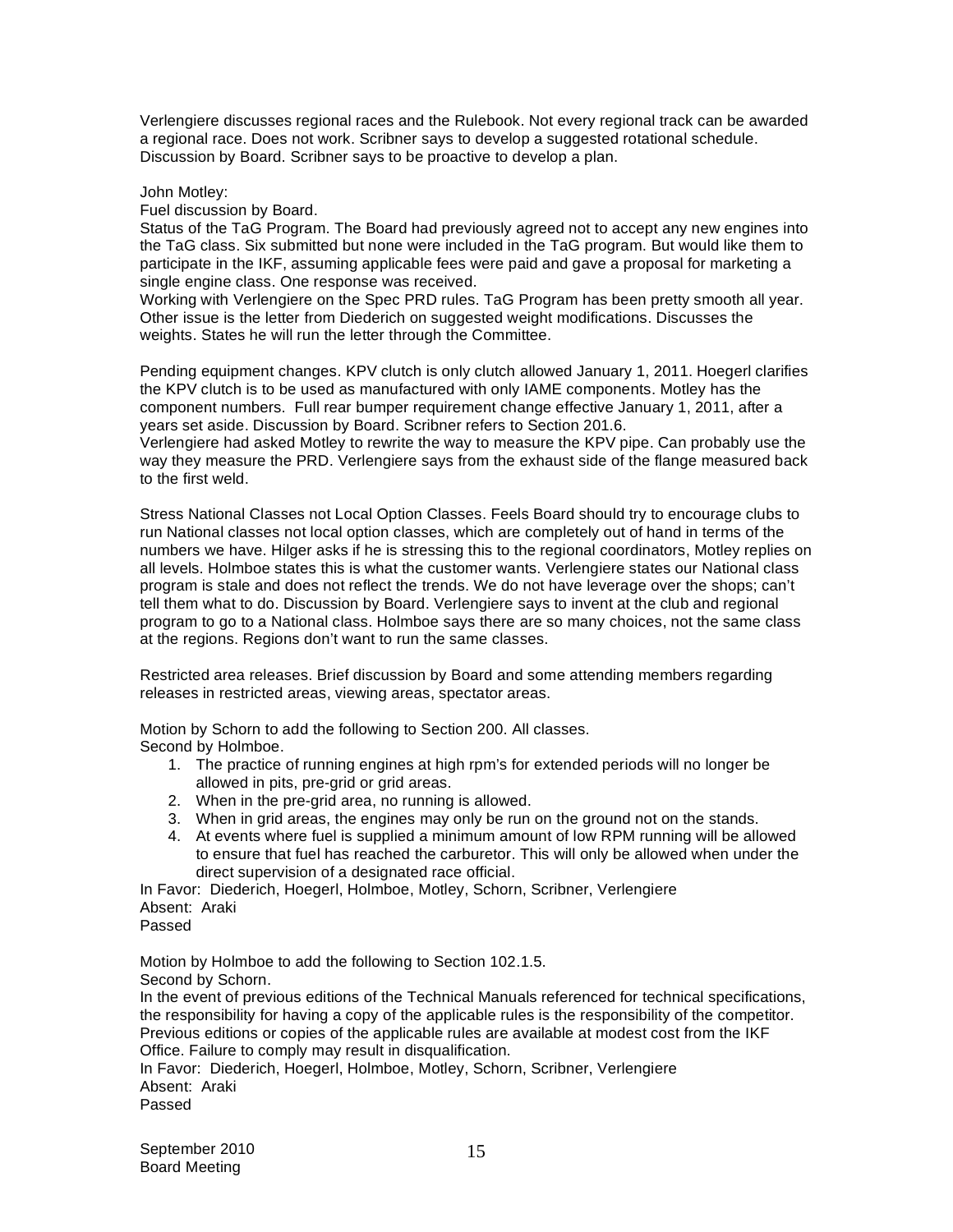### **Diederich**

IAME Proposal. Three of the classes are IKF classes already. Other two classes are for Junior I and II. IKF is not interested in homologating any new motor packages. Top three IAME classes can be brought into the IKF programs as regional option or Grand National classes. Champions of the three classes will be given IAME Cup end of year awards. Drawing for a motor package. Each class winner would get a Grand National entry. That is the incentive to run at a regional level. Verlengiere asks if they need to add the two as National classes, Diederich replies that it needs to be run at the regional level. Verlengiere recommends they submit the regional championship paperwork. Discussion by Board.

Motion by Schorn to add the following classes to Section 207 as National Classes. Per RMC Rules.

Second by Holmboe. Discussion by Board including the Rotax program. Rotax Jr. Rotax International IAME Cup Junior In Favor: Diederich, Hoegerl, Holmboe, Motley, Schorn, Scribner, Verlengiere Absent: Araki Passed

### **Directors Items**

Jack Hoegerl Discusses the 2 Cycle Tech Committee. Will speak with Committee Members before appointments are made. Haddock and Ives need to be part of the Committee.

Discuss cylinder grinding issue.

Hoegerl ran into this at the Grand National: Used to be in the Rulebook that you could not move up during the event, cannot find now. Discusses moving from Junior II to Adult during an event. Hilger refers to Section 104.7.1. Clarifies cannot move up during the event. Schorn reads Section 104.7.2 from the 2009 Rulebook. Hilger says to add to the 2011 Rulebook; Schorn says to add as Section 104.7.5 in the 2011 Rulebook.

Discuss the earning the Expert status during the event. Hoegerl refers to Section 115.1.3. Board to review.

Shirley Hilger joins the Meeting.

Sharon Barros submitted a request for David Thompson for a one event lifting of his IKF suspension to participate in the Streets of Lancaster Grand Prix. Discussion by Board. Board wants to stay the course. The request was denied by the Board.

Sharon Barros discusses the regional points system with the Board. No action taken.

Sharon Barros discusses restricted areas and special events planned for the Streets of Lancaster Grand Prix. Hilger says the issues need to be forwarded to the IKF insurance carrier for clarification of coverage.

Verlengiere discusses probation/suspension of Pagano, Bachman and Thompson.

Motion to adjourn the Meeting by Motley. Second by Diederich. Meeting adjourned at 4:15p.m.

---------------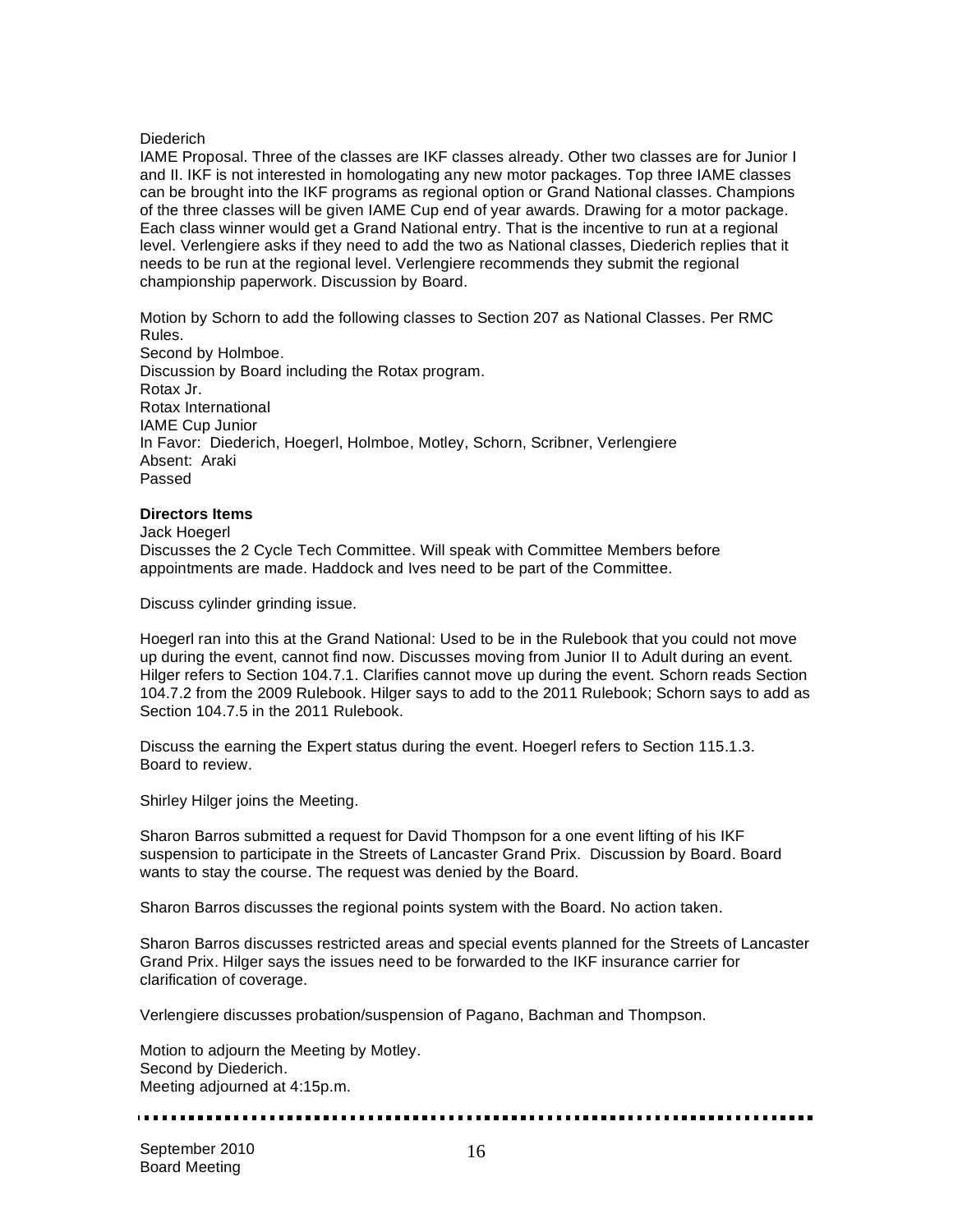President Bill Hilger called the Sunday Open Meeting to order at 8:30 am. Directors present at Roll Call by Holmboe were Ed Diederich, Bill Hilger, Jack Hoegerl, Don Holmboe, John Motley, Mike Schorn, Rick Scribner, and Art Verlengiere. Glenn Araki was not present at Roll Call.

President Hilger welcomed the following members and guests in attendance: Terry Nash, Tim Bachman, Timmy Bachman, Chris Villarreal, Janet Scriber, David Williams and Sharee Hoegerl.

#### **Items Tabled from Previous Meetings:**

Rear Bumper Protection – 4 Cycle Classes - was covered yesterday. Pre Tech Form – Motley working on this. HPV/KPV – to be changed January 2011.

#### **Rules**

4 Cycle Clarifications submitted by Schorn: Change header to read: 722.10.2.1 VALVE SPRING POST RACE TECH PROCEDURE Discussion on flywheels. Section 722.15 FLYWHEEL AND IGNITION: Remove: 6618 Section 700.6 Fuel Tech Procedures Add: For all gas classes, please refer to Section 601.1.2 Fuel Tech Procedures for use with racing fuel; Section 601.2 Fuel Test for Events not using spec fuel. Section 722.4.3 Change to read: .064 Section 722.9.3 Add: with IKF CC measuring tool

Sprint – No Rules Speedway – No Rules

2 Cycle Tech Hoegerl discusses the K80 engine. Add as Section 622.14 Clutch Specifications Clutch must be run as manufactured. Refer to Section 622.50.17.

Hoegerl discusses adding a flex length from the header flange to the start of the first cone of the pipe for the KPV. Motley is working on the specifications. Hoegerl wants this printed in the 2011 Rulebook.

Hoegerl states there was an issue at the Sprint Grand National concerning the old style Yamaha cylinders. Need to look at the 12-15 year old cylinders. In the past, any class that uses a restricted muffler and/or carburetor has a weight penalty. They see that a lot in Speedway racing. The weight penalty is 20# and mark their cylinders with a red stripe. WKA has not allowed that cylinder for a period of time. The Rock Island Grand Prix has not allowed it for 2-3 years. Seeing very few anymore. Does not know what to do about them. Asks where do you define what is considered a restrictive exhaust. Discusses this in Speedway and Sprint. Verlengiere states the RLV, HPV/KPV are not pipes, they are can mufflers designed to look like a pipe. They are exhaust restrictors. Nash says they drive like a can but feel like a pipe. Motley approached Hoegerl about it. Resolved itself at the Grand National. Motley states there were 3 of the old cylinders at the Road Race Grand National. Holmboe says they should probably follow suit with what the other organizations are doing. Discussion by Board. Hoegerl asks for input from the Board; are they interested in doing this effective 1-1-2011 or 2012? Holmboe says 2011. Hoegerl says to put a memo in the 2 Cycle Sprint division that the Yamaha with a HPV3 is a restricted pipe.

Motion by Hoegerl to change Section 617.21 First sentence: Increase weight to 30#. Last sentence to read: This will affect classes using the RLV/HPV/KPV, RLV YBX, SSX, SSX-V and SBX Mufflers. Second by Schorn.

In Favor: Diederich, Hoegerl, Holmboe, Motley, Schorn, Scribner, Verlengiere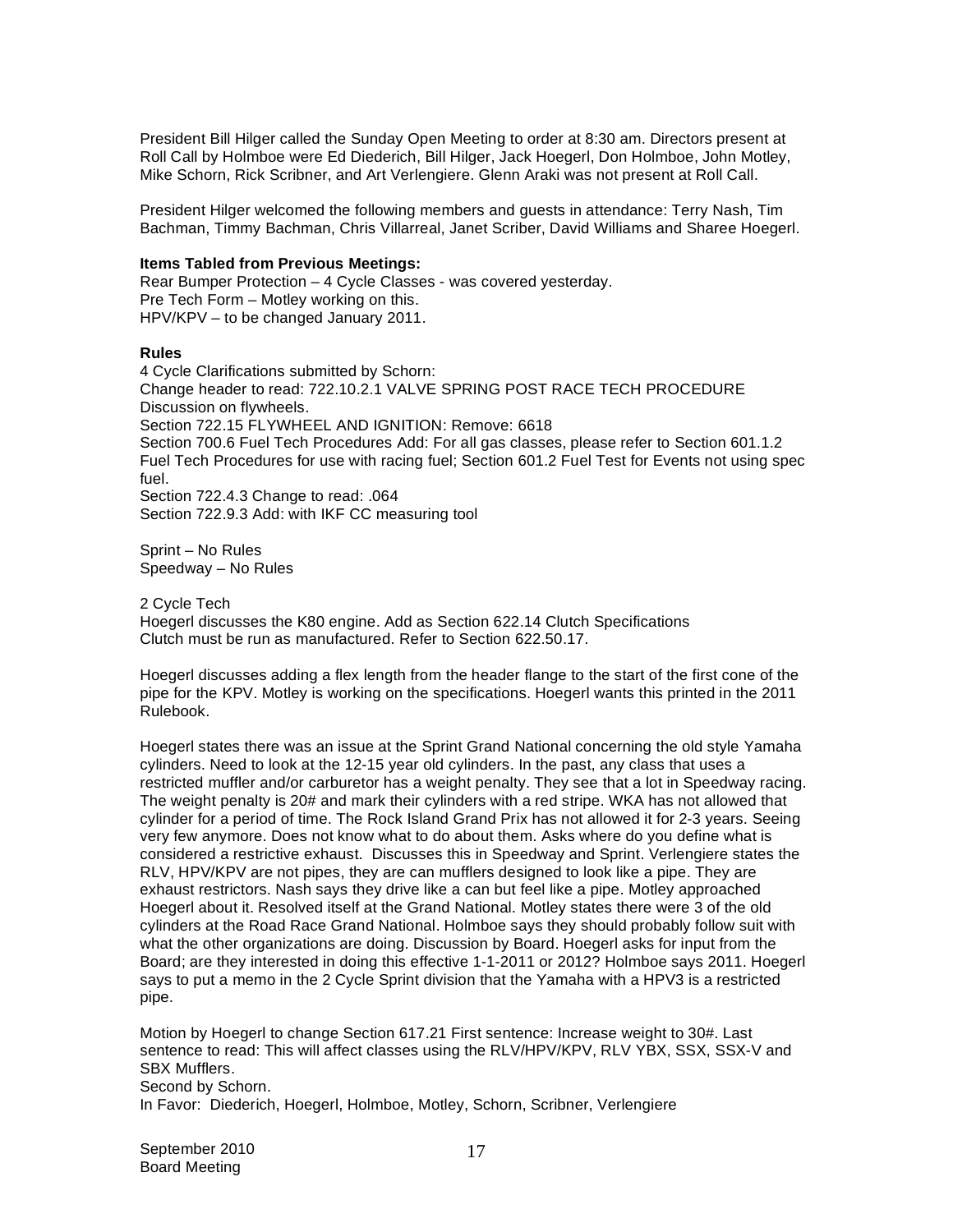Absent: Araki Passed

Hoegerl discusses polishing of the K80 Engine Crankshaft. Our Rulebook says stock. Other organization allowed this in December 2009. Hoegerl reads from current Rulebook. After the Meeting, Email Vote to read: Motion by Motley: To change verbiage in Section 622 under Piston and Crank to read: Crankshaft: Crankshaft assembly must be original manufacture and stock appearing. No drilling, plugging or modification allowed. Polishing is allowed. May be compared to a known stock part

and can be tech'd by any means considered appropriate by the technical inspector (weight, dye penetrate, x-ray etc.).

In Favor: Araki, Hoegerl, Holmboe, Motley, Schorn, Scribner, Verlengiere Abstain: Diederich Passed

Motley discusses the Pre Tech Form.

Board discusses the new helmets.

# **Bryan Eady Suspension**

Eady was suspended until the September Board Meeting. No response received from Eady. Discussion by Board. Motion by Schorn to suspend Bryan Eady until December 31, 2012, following with Probation until December 31, 2013. Second by Diederich. In Favor: Diederich, Hoegerl, Holmboe, Motley, Schorn, Scribner, Verlengiere Absent: Araki Passed

# **Timmy Bachman Suspension**

Tim and Timmy Bachman appear before the Board regarding Timmy's Lifetime Suspension in May 2009. Timmy explains current grades, community service, job. He is trying to get on the right track. Board questions Timmy regarding past and present behaviors. Some Board Members feel that he has excellent skills and abilities but over aggressive in his driving. Discussion by Board. Tim Bachman states Timmy has had a marked improvement in how he handles himself, maintains employment, no issues at school, maintains decent grade point average with an exceptional schedule with college prep. Is dealing with anger management issues with coaching, information, reading and education. Played football past 8 years; not playing this year. Verlengiere wants to believe what he hears; won't know until Timmy is tested. Hilger states it is a big responsibility to have a Lifetime Suspension on his record for the rest of his life. Motion by Diederich to relax the Lifetime Suspension effective January 1, 2011, two year Probation effective January 1, 2011. Any additional disciplinary action during the Probation period may result in a Lifetime Suspension. Second by Schorn.

In Favor: Diederich, Hoegerl, Holmboe, Motley, Schorn, Scribner, Verlengiere Absent: Araki Passed Nash comments that Timmy must race cleaner and better than everybody else; he has the skills.

Tim and Timmy Bachman thank the Board and exit the Meeting.

January 2011 Board Meeting is January 8, 2011 at Ontario CA. Spring and Fall Meeting dates and locations will be determined at a later date.

The Board recognizes and thanks Don Holmboe for his exemplary actions as a Director on the IKF Board. Holmboe states this term was a much more pleasant experience than when he was